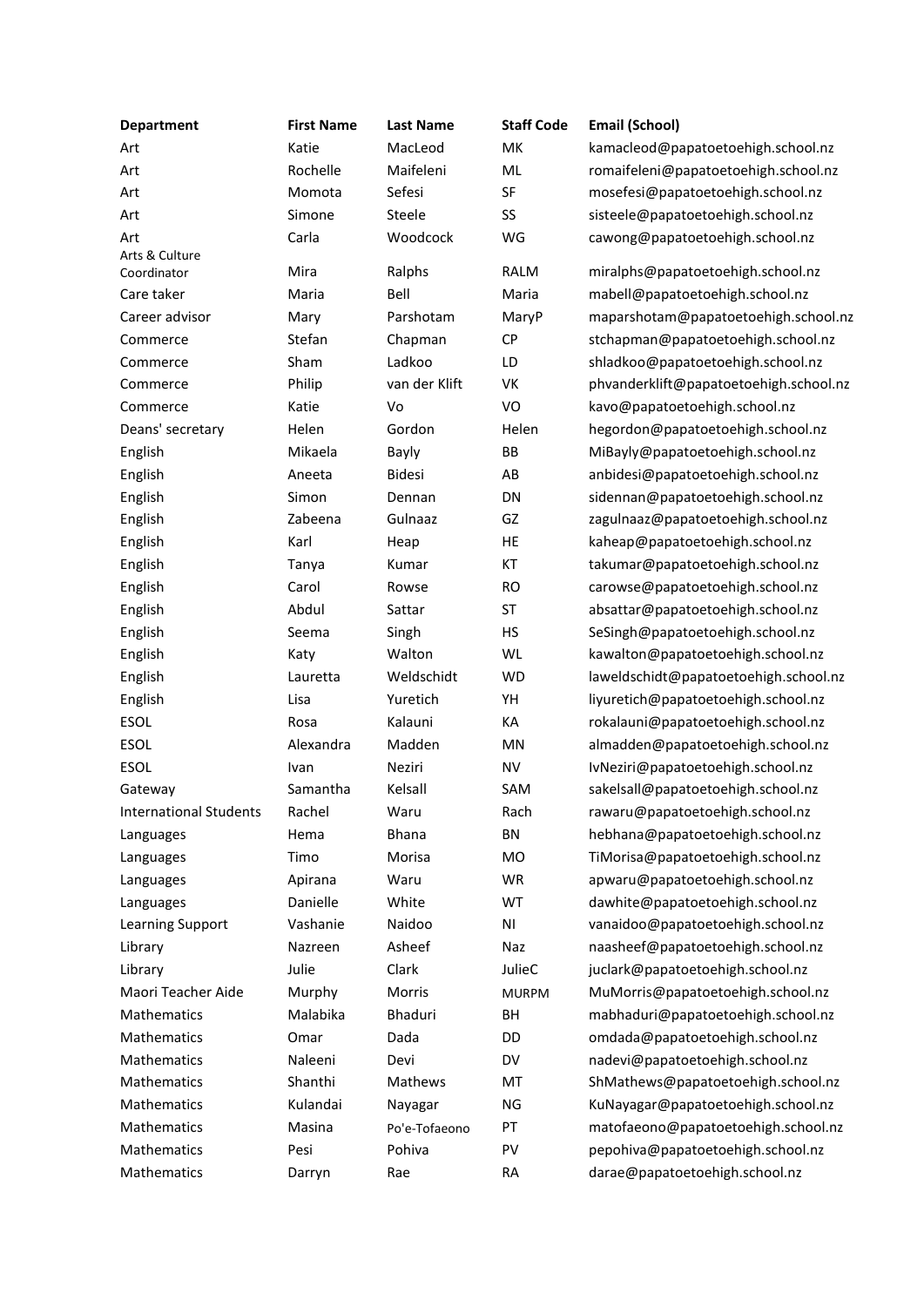Mathematics Alan Santos SG alsantos @papatoetoehigh.school.nz Mathematics Glenda Thorby TB glthorby@papatoetoehigh.school.nz Mathematics Asa Wang WN aswang@papatoetoehigh.school.nz Mathematics Lan Zang ZG lazang@papatoetoehigh.school.nz Music Louise O'Neill ON looneill@papatoetoehigh.school.nz Nurse Suzie King Suzie Suzie suking@papatoetoehigh.school.nz Performing Arts Lizzy Strevens SR elstrevens@papatoetoehigh.school.nz Physical Education Amanda Abdel-Latif AF amAbdel-Latif@papatoetoehigh.school.nz Physical Education Jackie Harrower HR jaharrower@papatoetoehigh.school.nz Physical Education Nick Howells HW nihowells@papatoetoehigh.school.nz Physical Education Louise Jones-Fonokalafi JN lojones@papatoetoehigh.school.nz Physical Education Stephen Money MY stmoney@papatoetoehigh.school.nz Physical Education Brett Munro MB brmunro@papatoetoehigh.school.nz Physical Education Muni Narayan Ny munarayan@papatoetoehigh.school.nz Physical Education Iwa Shaker SH iwshaker@papatoetoehigh.school.nz Physical Education Estelle Strauss SU EsStraus@papatoetoehigh.school.nz Principal's EA Li Huang Lih lihuang@papatoetoehigh.school.nz Richards Centre Ioannis Chatzopoulos YC IoChatzopoulos@papatoetoehigh.school.nz Richards Centre Alison Jones Alison aljones@papatoetoehigh.school.nz Richards Centre Tricia Walton WP trwalton@papatoetoehigh.school.nz School Counsellor Chrissy Guinibert guin chguinibert@papatoetoehigh.school.nz School Counsellor Suchi Lewis LS sulewis@papatoetoehigh.school.nz School Counsellor Jason Litherland Jason jalitherland@papatoetoehigh.school.nz Science Mostyn Cole CL mocole@papatoetoehigh.school.nz Science **Savin** Heughan HG gaheughan@papatoetoehigh.school.nz Science Faaiza Jalal JA fajalal@papatoetoehigh.school.nz Science **Mandeep Kumar KR** makumar@papatoetoehigh.school.nz Science Eyn Melrose MZ lymelrose@papatoetoehigh.school.nz Science **Keshni** Raju Raju RJ keraju@papatoetoehigh.school.nz Science Stephen Renouf RE strenouf@papatoetoehigh.school.nz Science Lloyd Weldschidt WE llweldschidt@papatoetoehigh.school.nz Science Sophia Yakich YA soyakich@papatoetoehigh.school.nz Science Kevin Yeh YE keyeh@papatoetoehigh.school.nz Social Sciences Natasha Bhangal BG NaBHANGAL@papatoetoehigh.school.nz Social Sciences Keith Francis FS kefrancis@papatoetoehigh.school.nz Social Sciences Jeneen Harrison HX jeharrison@papatoetoehigh.school.nz Social Sciences Russ Maged MD rumaged@papatoetoehigh.school.nz Social Sciences **Social Sciences** Jonathan Mariner MA jomariner@papatoetoehigh.school.nz Social Sciences Malcolm Neal NE maneal@papatoetoehigh.school.nz Social Sciences Moorad Parker PA moparker@papatoetoehigh.school.nz Social Sciences Jason Robinson RN jarobinson@papatoetoehigh.school.nz Social Sciences Ayeh Wadood WA AyWadood@papatoetoehigh.school.nz Sports Coordinator Debbie Bos Debbie debos@papatoetoehigh.school.nz Tech: Digital Eleanor Griffiths GR elgriffiths@papatoetoehigh.school.nz Tech: Digital Jim Halafihi HA jihalafihi@papatoetoehigh.school.nz Tech: Digital Sheela Lal LL ShLal@papatoetoehigh.school.nz Tech: Digital Jessica Petersen PS jepetersen@papatoetoehigh.school.nz Tech: Food Ramesh Chandra RC rachandra@papatoetoehigh.school.nz